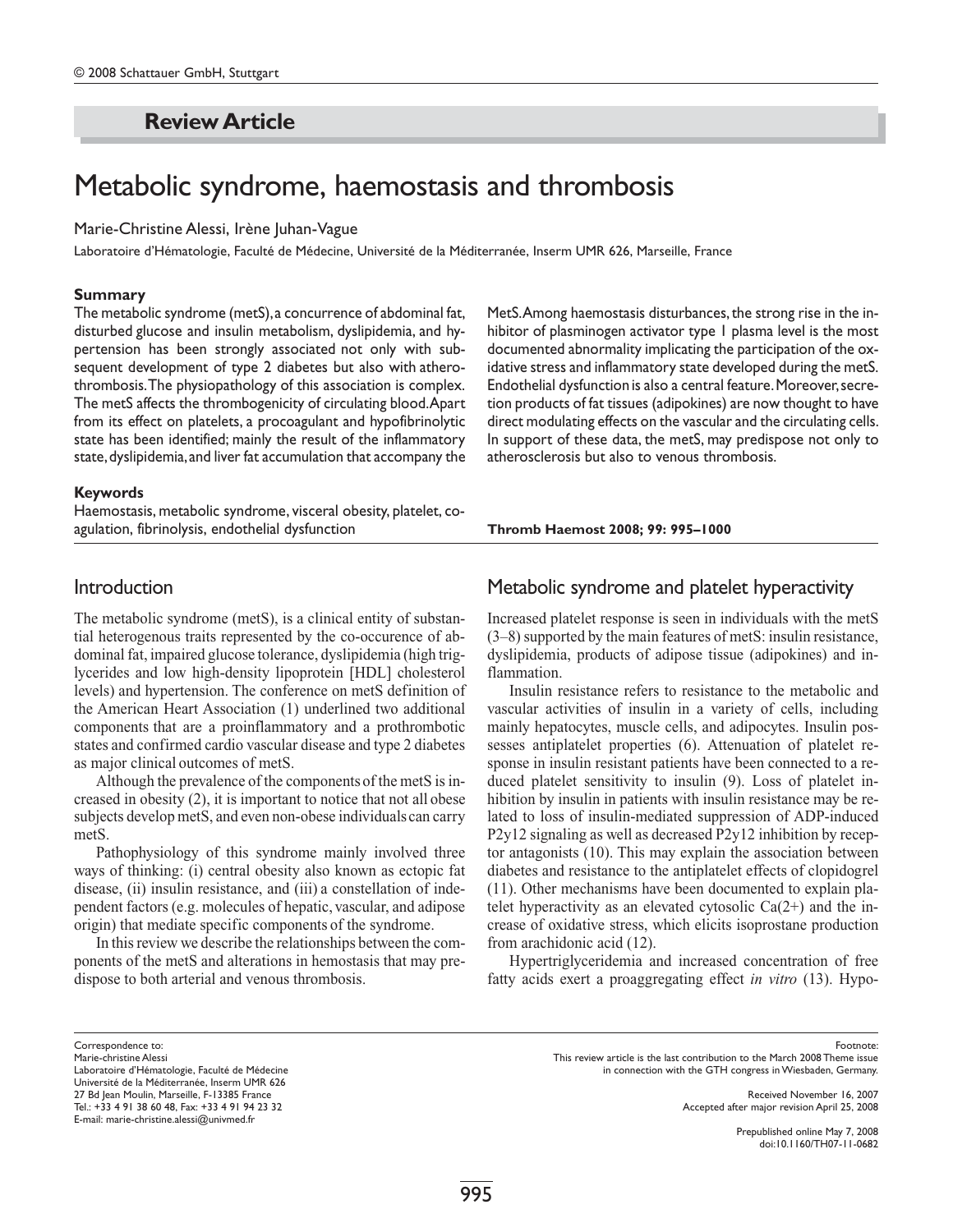HDLaemia also influences platelet aggregation, possibly because HDL opposes the activation properties of low-density lipoprotein (LDL) on platelets (14). The exact mechanisms of these effects are not clearly elucidated.

Adipokines may directly influence platelet function. Plasma leptin reflects mainly adipose tissue mass, and a strong association was found between circulating leptin and insulin resistance (15). Leptin receptors have been identified in the cardiovascular system (16) as well as in platelets. Leptin potentiates the normal response of platelets to adenosine diphosphate and thrombin (17–19). However, four-day leptin infusion only slightly increases platelet aggregation in healthy volunteers (20). Moreover carriers of leptin deficiency exhibited increased platelet aggregation relative to controls, and incubation *in vitro* with leptin did not increase up platelet aggregation (21). Thus, one may argue that factors other than leptin modulate platelet function in extreme obesity or that obesity is associated with impaired platelet sensitivity to leptin, i.e. leptin resistance resembling the reduced sensitivity of platelets to insulin in insulin resistance (22, 23). This needs to be confirmed *in vivo*. The adipokine, adiponectin, is abundantly present in plasma. Its plasma concentration decreases in obesity, type 2 diabetes, and patients with coronary artery disease. In recent years, a great amount of literature has suggested a close connection between adiponectin and each inherent trademark of the metS (24). Results obtained in adiponectin knockout mice indicate that adiponectin acts as an endogenous antithrombotic factor (25). In-vitro platelet aggregation induced by low concentration of agonists was enhanced in adiponectin knockout mice, and recombinant adiponectin overcame the enhanced platelet aggregation (25). However, addition of adiponectin did not affect either aggregation or adhesion of human platelets; even at supra-physiological concentrations (26). Lastly platelet, may be activated by the low-grade systemic inflammatory state seen in visceral obesity (27).

Pharmacological inhibition of platelet functions is at the center of the treatment of active cardiovascular disease and in the secondary prevention of cardiovascular events. However, there are divergent views, between guidelines, on which patients with type 2 diabetes require aspirin in the primary prevention strategy as well as on the dose of aspirin (28). In addition, there is no data regarding antiplatelet therapy in patients with metS without diabetes despite prognostically important coronary arterial disease in these patients. This high level of uncertainty will deserve to be precised in randomized clinical trials taking into account the lower potency of antiplatelet therapy described in patients with diabetes (28, 29) and insulin-resistant obesity (30).

## Metabolic syndrome and hypercoagulability

Plasma from subjects with the metS formed denser clots compared with subjects free from metS. In addition clot density increased progressively with increasing number of metS components (31). Analysis of clot density in prospective studies is warranted to document the pathogenicity of this haemostasis trait in patients with metS, as stiffer and denser clots were associated with premature cardiovascular disease (32).

Tissue factor (TF), the key initiator of coagulation is widely expressed in atherosclerotic plaques and found in macrophages, smooth muscle cells, extracellular matrix and acellular lipid-rich core. The blood-borne TF encrypted on the circulating microparticles derived from vascular cells is a marker of vascular injury and a source of procoagulant activity. Evidence indicates that elevated levels of blood-borne or circulating TF has been associated with metS (33) and is a candidate biomarker for future cardiovascular events (34). The elevated TF level may result from various stimulants which accompany the metS such as C-reactive protein, oxidized LDL, tumor growth factor (TGF) beta, angiotensin II, hyperglycemia, and adipocytokines (35). Among them, hyperinsulinemia may be of particular relevance. Adipose and circulating TF are potentiated by insulin administration in obese mice (36, 37) and humans (38), respectively. Despite the important role of TF in initiation of coagulation, the relevance of blood-borne TF for thrombosis in metS deserves to be documented.

In non-diabetic elderly men and women, increased levels of vitamin K-dependent coagulation proteins clustered with dyslipidemia and inflammation, whereas they were not related to anthropometric parameters or arterial pressure nor glucidic metabolism (39). These results may be in favour of a potentiation of hepatic synthesis of vitamin K-dependent proteins during the metS. Liver steatosis could play an important role in this process. Liver fat is highly significantly and linearly correlated with all components of the metS, independent of obesity. Overproduction of coagulation factors in addition to glucose and very lowdensity lipoprotein (VLDL) by the fatty liver could contribute to the excess risk of cardiovascular disease associated with the metS. In agreement a strong relationship has been reported between circulating levels of vitamin K-dependent proteins and that of the hepatic enzyme gamma glutamyl transferase (40).

Fibrinogen levels associates importantly with metS cluster (41) as factor VIII (FVIII) (42, 43). These elevations has to be brought closer to the inflammatory state that accompanies the metS. Indeed, FVIII circulates as an inactive procofactor in complex with the acute-phase protein von Willebrand factor, which slows down FVIII elimination. The increase in IL-6 levels that accompagnies the metS may be responsible for the slight increase in hepatic synthesis of fibrinogen (44, 45).

It has been reported that dyslipidemia may directly affect activation of coagulation factors. VLDL produced in excess during the metS supports activation of factor VII by the Xa/Va (46, 47) and HDL that levels are diminished during the metS, attenuate the expression of TF and downregulates thrombin generation via the enhancement of the anticoagulant protein C pathway (48). Therefore, the hypoHDLaemia which accompanies the metS could be involved in the thrombotic risk by increasing thrombin generation.

### Metabolic syndrome and hypofibrinolysis

Subjects with metS had prolonged clot lysis times compared with those without metS (31), partly due to increased circulating levels of plaminogen activator inhibitor 1 (PAI-1) that is the most important and visible change of the haemostatic system in the metS (49).

Increased concentration of PAI-1 leads to impairment of the removal of thrombi from the vascular system (50) and may in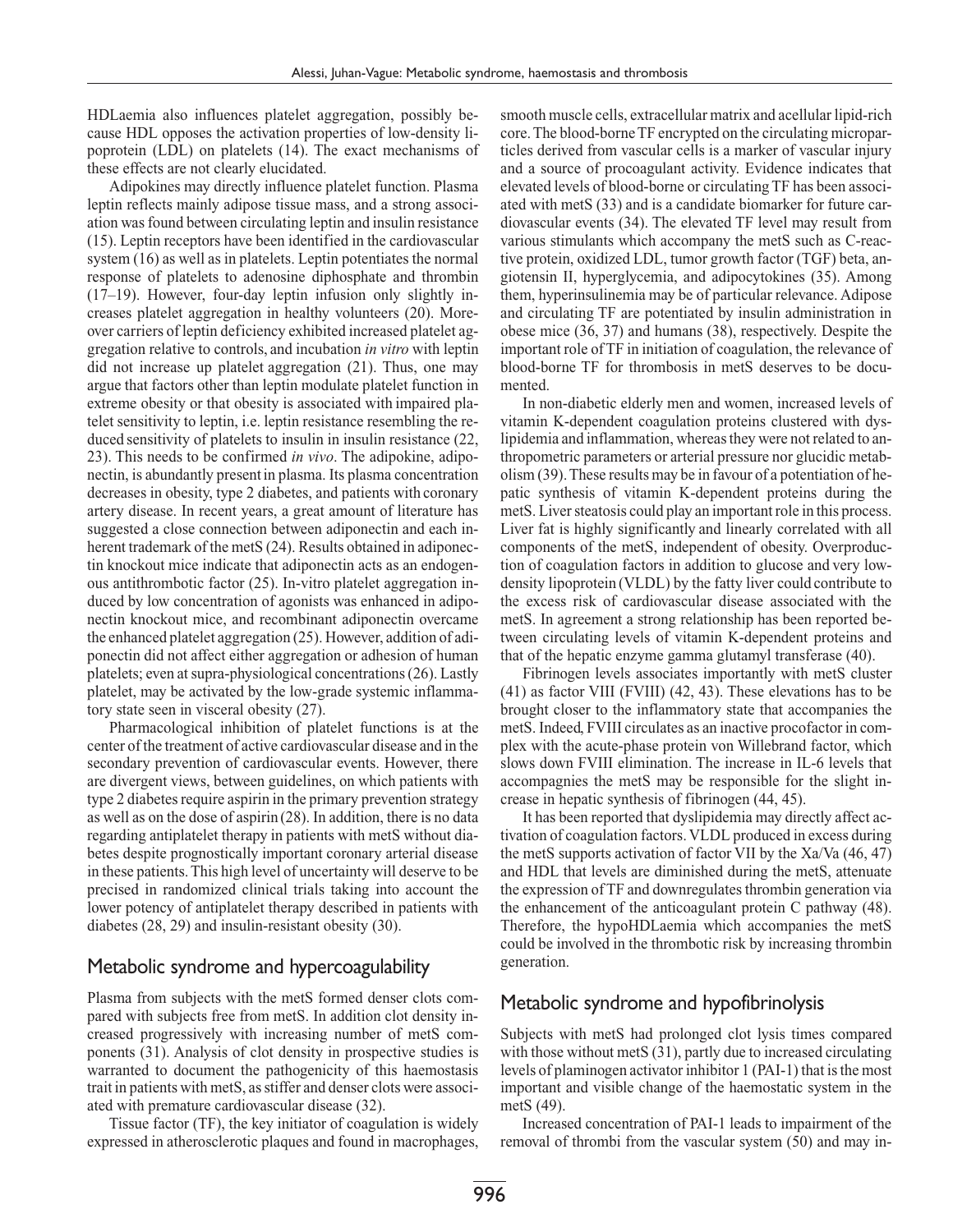fluence the development of atherosclerotic lesions as well (51). In large epidemiological studies, elevated plasma levels of PAI-1 proved to be predictors of myocardial infarction (49). Remarkably, the predictive ability of PAI-1 disappears after adjustment for markers of the metS (52). These results suggest that the presence of abdominal obesity and insulin resistance is a prerequisite for the increased PAI-1 levels in patients at risk of atherothrombosis and have led to the proposal that increased PAI 1 level can be considered as a true component of the metS (53).

The increase in plasma PAI-1 levels associated with abdominal obesity may be attributed to PAI-1 production by ectopic adipose tissues (54–58) and fatty liver (59, 60). Overall these findings suggest that circulating PAI-1 levels reflect fat redistribution and may be considered a biomarker of ectopic fat storage disease, a feature of central obesity.

Tissue expression of PAI-1 is not constitutive but mainly inducible. Many inducers of PAI-1 synthesis during visceral obesity have been identified that may exert their effect locally or more remotely (49). Establishment of inflammation or oxidative stress at the macrophage level as fundamental precursors of PAI-1 overexpression in metS is tempting.

Circulating PAI-1 levels predict development of type 2 diabetes (61–64) and more recently metS (65), suggesting that PAI-1 may be causally related to deterioration of metabolic homeostasis. Three groups found that fat accumulation was prevented in mice lacking PAI-1 in both a nutritionally induced (66, 67) and a genetic (68) murine model of obesity. Results obtained by our group (69–71) followed this direction, showing an effect of pharmacological inhibition of PAI-1 on weight gain and on insulin sensitivity.

In addition, PAI-1 deficiency may exert beneficial effects through improved insulin sensitivity in adipocytes (72). This effect may be mediated through the ability of PAI-1 to impair the cooperation between integrin  $\alpha_{\nu}\beta_3$  and insulin signalling (73, 74) or to block the deleterious effect of tumor necrosis factor (TNF) on insulin sensitivity (72).

Findings suggest that targeted PAI-1 overexpression in macrophages and adipocytes impairs adipose tissue growth in mice (75), which agrees with the recently described inhibitory effect of PAI-1 on murine adipocyte differentiation (72) not reproduced by another study (76). This finding may, at first glance, appear to be at odds with that obtained in PAI-1-deficient mice, but it must be interpreted in connection with the multiple facets of PAI-1, which render it a serpin that acts locally at various sites and perhaps systemically through endocrine effects. Interestingly, old transgenic mice overexpressing PAI-1 and maintained on a standard fat diet exhibit significantly higher insulinaemia and a tendency toward higher triglyceride levels, despite lower body fat (71). These data are not inconsistent with those obtained in PAI-1-deficient mice and indicate that PAI-1 overexpression might worsen the metabolic profile. This requires confirmation because this deleterious effect was not found in younger transgenic mice fed a diet high in fat (75).

Overall, these data support the concept that PAI inhibition (77) has the potential to reduce obesity and improve insulin sensitivity, and may represent a new therapeutic target. This requires confirmation in different experimental models, and the mechanisms involved should be precisely defined.

## Metabolic syndrome and endothelial dysfunction

In healthy conditions insulin promotes glucose disposal and stimulates the endothelial production of nitric oxide (NO), which in turn, through NO-dependent increases in blood flow to skeletal muscle, may account for 25% to 40% of the increase in glucose uptake in response to insulin stimulation (78). A physiologic increment in plasma insulin concentration particularly increases microvascular blood volume, consistent with a mechanism of capillary recruitment (79).

Insulin resistance is characterized by pathway-specific impairment in phosphatidylinositol 3-kinase-dependent signalling, which in endothelium may cause imbalance between production of NO and secretion of endothelin-1, leading to decreased blood flow, which worsens insulin resistance (80–82). Experimental inhibition of phosphatidylinositol 3-kinase with wortmannin not only blocked the ability of insulin to stimulate increased expression of endothelial NO synthase but also increased expression of vascular cellular adhesion molecules-1 and E-selectin, and increased rolling interactions of monocytes with endothelial cells, showing that inhibition of the metabolic branch of insulin signalling leads to an enhanced atherogenic action of insulin in endothelial cells (83).

In parallel with inadequate vasodilatation, in obesity endothelial cells take a proinflammatory phenotype with increased expression of VCAM1, ICAM1, E selectin, a release of microparticles (84) and shedding products, and an increased synthesis and release of the adhesive protein von Willebrand factor which levels correlated with parameters of the metS (42, 85) and inflammatory parameters (42, 86–88). These endothelial disorders may arise at a very early age in obese children (89).

### Metabolic syndrome and thrombosis

The metS is a well recognized risk factor of acute cardiovascular disease (90–93). Given the evidence of an hypercoagulability, hypofibrinolysis and endothelial dysfunction in the carriers of the metS there is a rationale to hypothesize that the metS may also predispose patients to develop venous thromboembolism (VTE) (94). In addition VTE was found to be associated with atherosclerosis more frequently than expected (95) leading to several hypotheses among which that of the metS as a common antecedent.

Some individual components of the metabolic syndrome have been associated with VTE mainly dyslipoproteinemia involving high triglyceride (TG) levels, low HDL particles and small LDL particles (96–99). A recent metanalysis assessed the association between cardiovascular risk factors and VTE (100). A total of 63,552 subjects met the inclusion criteria. Compared with control subjects the risk of VTE was 2.33 for obesity and 1.42 for diabetes mellitus. HDL cholesterol was inversely and consistently correlated with VTE, and triglycerides were on average 21 mg/dl higher in patients with VTE than in controls.

Few data have been provided on visceral obesity or the metS considered as a whole. The prospective study of men born in 1913 showed that men with a waist circumference of more than 100 cm had a higher cumulative incidence of VTE than men with a waist circumference less than 100 cm leading to a adjusted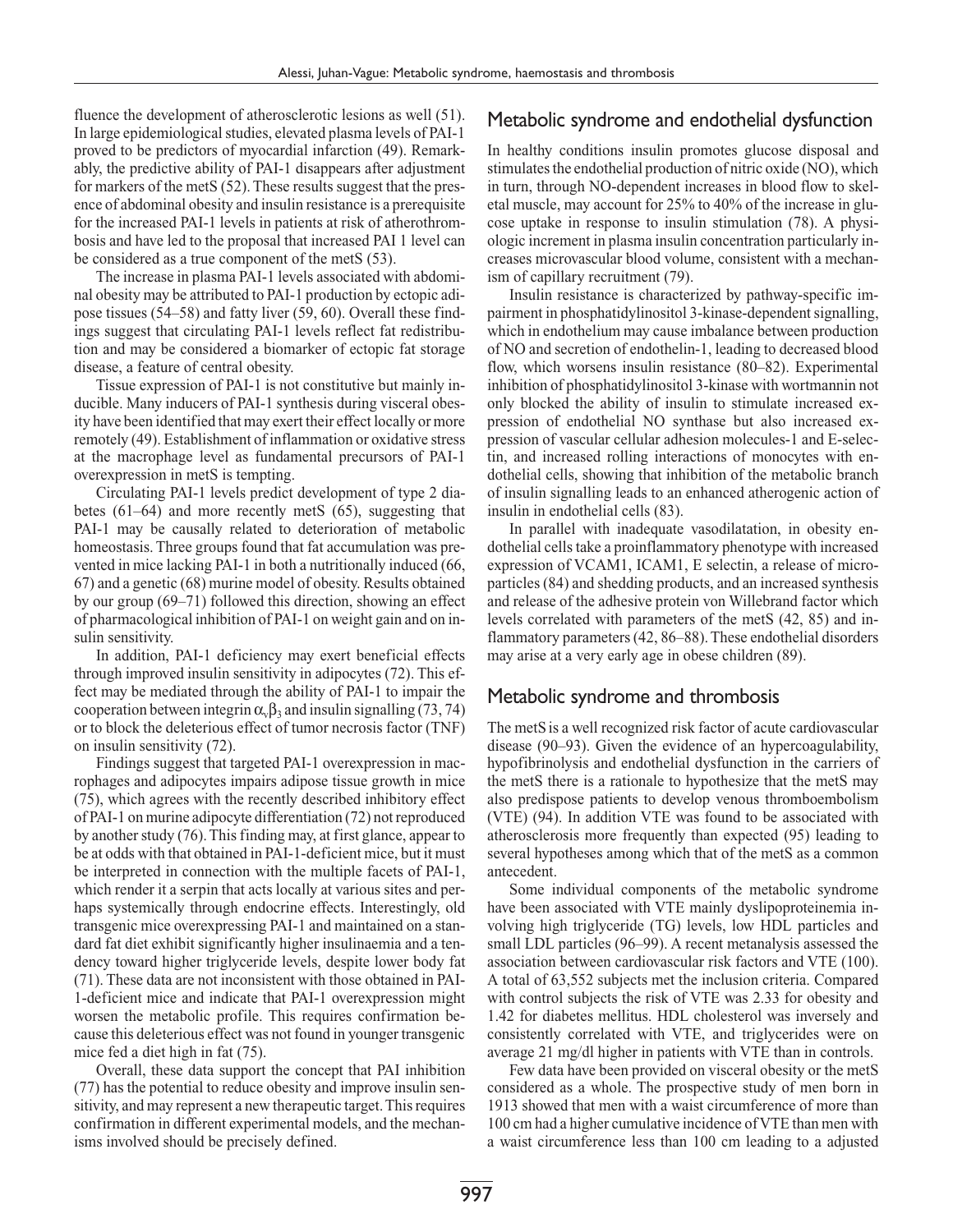relative risk of 3.92 (101). More recently Ray et al. (102) investigated the association between VTE and features of the metS in a prospective cohort of adults with cardiovascular disease or diabetes and additional risk factor. This cohort, derived from the HOPE-2 randomized clinical trial, enrolled 5,522 subjects older than 55 years and followed for a median of five years. Again elevated waist circumference was significantly associated with VTE.

Two recent small size case-control studies have investigated the association between the metS defined according to NCEP-ATPIII criteria (103) and the occurrence of VTE. In the first study (96) the metS was significantly more common in patients with idiopathic VTE than in controls in uni- and multivariate analysis. Ay et al. (104) found that patients with reccurent VTE had significantly higher body mass index, waist-to-hip ratio and triglyceride levels than controls. The metS was diagnosed in 35% of patients and 20% of controls leading to an adjusted odds ratio of 2.1. Interestingly it was not the presence of a single component but rather the constellation of multiple components that is crucial in this association.

### Conclusion

The metS is accompanied by important changes in the haemostatic system that may favour the development of thrombosis. Hyperactivity of platelets and hypercoagulability favour platelet and fibrin deposits, and hypofibrinolysis due to the PAI-1 excess prevents their elimination. The increased PAI-1 expression that accompanies abdominal obesity is the most documented abnormality associated with the metS. As PAI-1 could also be directly involved in the physiopathology of obesity, it could represent an original target for preventing both the thrombotic and metabolic risks. Whereas strong epidemiological evidences have established the contribution of metS to cardiovascular disease, better illustration is needed to establish whether metS is a relevant risk factor for VTE.

#### **References**

**1.** Grundy SM, Brewer HB Jr, Cleeman JI, et al. Definition of metabolic syndrome: Report of the National Heart, Lung, and Blood Institute/American Heart Association Circulation 2004; 109: 433–438.

**2.** Abbasi F, Brown BW Jr, Lamendola C, et al. Relationship between obesity, insulin resistance, and coronary heart disease risk. J Am Coll Cardiol 2002; 40: 937–943.

**3.** Trovati M, Anfossi G. Insulin, insulin resistance and platelet function: similarities with insulin effects on cultured vascular smooth muscle cells. Diabetologia 1998; 41: 609–622.

**4.** Anfossi G, Trovati M. Pathophysiology of platelet resistance to anti-aggregating agents in insulin resistance and type 2 diabetes: implications for anti-aggregating therapy. Cardiovasc Hematol Agents Med Chem 2006; 4: 111–128.

**5.** Davi G, Guagnano MT, Ciabattoni G, et al. Platelet activation in obese women: role of inflammation and oxidant stress. J Am Med Assoc 2002; 288: 2008–2014. **6.** Trovati M, Anfossi G. Influence of insulin and of insulin resistance on platelet and vascular smooth muscle cell function. J Diabetes Complications 2002; 16: 35–40.

**7.** Arteaga RB, Chirinos JA, Soriano AO, et al. Endothelial microparticles and platelet and leukocyte activation in patients with the metabolic syndrome. Am J Cardiol 2006; 98: 70–74.

**8.** Basili S, Pacini G, Guagnano MT, et al. Insulin resistance as a determinant of platelet activation in obese women. J Am Coll Cardiol 2006; 48: 2531–2538.

**9.** Westerbacka J, Yki-Järvinen H, Turpeinen A, et al. Inhibition of platelet-collagen interaction: an in vivo action of insulin abolished by insulin resistance in obesity. Arterioscler Thromb Vasc Biol 2002; 22: 167–172.

**10.** Ferreira IA, Mocking AI, Feijge MA, et al. Platelet inhibition by insulin is absent in type 2 diabetes mellitus. Arterioscler Thromb Vasc Biol 2006; 26: 417–422.

**11.** Angiolillo DJ, Fernandez-Ortiz A, Bernardo E, et al. Platelet function profiles in patients with type 2 diabetes and coronary artery disease on combined aspirin and clopidogrel treatment. Diabetes 2005; 54: 2430–2435.

**12.** Anfossi G, Russo I, Trovati M. Platelet resistance to the anti-aggregating agents in the insulin resistant states Curr Diabetes Rev 2006; 2: 409–430.

**13.** Englyst NA, Taube JM, Aitman TJ, et al. A novel role for CD36 in VLDL-enhanced platelet activation. Diabetes 2003; 52: 1248–1255.

**14.** Korporaal SJ, Akkerman JW. Platelet activation by low density lipoprotein and high density lipoprotein. Pathophysiol Haemost Thromb 2006; 35: 270–280.

**15.** Haffner, SM, Miettinen, H, Mykkanen, et al. Leptin concentrations and insulin sensitivity in normoglycemic men Int J Obes Relat Metab Disord 1997; 21: 393–399.

**16.** Beltowski J. Leptin and atherosclerosis. Atherosclerosis 2006; 189: 47–60.

**17.** Konstantinides S, Schafer K, Loskutoff DJ. The prothrombotic effects of leptin possible implications for the risk of cardiovascular disease in obesity. Ann NY Acad Sci 2001; 947: 134–141.

**18.** Konstantinides S, Schafer K, Koschnick S, et al. Leptin-dependent platelet aggregation and arterial thrombosis suggests a mechanism for atherothrombotic disease in obesity. J Clin Invest 2001; 108: 1533–1540.

**19.** Nakata M, Yada T, Soejima N, et al. Leptin promotes aggregation of human platelets via the long form of its receptor. Diabetes 1999; 48: 426–429.

**20.** Ozata M, Avcu F, Durmus O, et al. Leptin does not play a major role in platelet aggregation in obesity and leptin deficiency. Obes Res 2001; 9: 627–630.

**21.** Canavan B, Salem RO, Schurgin S, et al. Effects of physiological leptin administration on markers of inflammation, platelet activation, and platelet aggregation during caloric deprivation. J Clin Endocrinol Metab 2005; 90: 5779–5785.

**22.** Giandomenico G, Dellas C, Czekay RP, et al. The leptin receptor system of human platelets. J Thromb Haemost 2005; 3: 1042–1049.

**23.** Corsonello A, Perticone F, Malara A, et al. Leptindependent platelet aggregation in healthy, overweight and obese subjects. Int J Obes Relat Metab Disord 2003; 27: 566–573.

**24.** Gualillo O, González-Juanatey JR, Lago F The emerging role of adipokines as mediators of cardiovascular function: physiologic and clinical perspectives. Trends Cardiovasc Med 2007; 17: 275–283.

**25.** Kato H, Kashiwagi H, Shiraga M, et al. Adiponectin acts as an endogenous antithrombotic factor. Arterioscler Thromb Vasc Biol 2006; 26: 224–230.

**26.** Elbatarny HS, Netherton SJ, Ovens JD, et al. Adiponectin, ghrelin, and leptin differentially influence human platelet and human vascular endothelial cell functions: implication in obesity-associated cardiovascular diseases. Eur J Pharmacol 2007; 558: 7–13.

**27.** Von Hundelshausen P, Weber C. Platelets as immune cells: bridging inflammation and cardiovascular disease. Circ Res 2007; 100: 27–40.

**28.** Nicolucci A, De Berardis G, Sacco M, et al. AHA/ ADA vs. ESC/EASD recommendations on aspirin as a primary prevention strategy in people with diabetes: how the same data generate divergent conclusions. Eur Heart J 2007; 28: 1925–1927.

**29.** Angiolillo DJ, Shoemaker SB, Desai B, et al. Randomized comparison of a high clopidogrel maintenance dose in patients with diabetes mellitus and coronary artery disease: results of the Optimizing Antiplatelet Therapy in Diabetes Mellitus (OPTIMUS) study. Circulation 2007; 115: 708–716.

**30.** Tamminen M, Lassila R, Westerbacka J, et al. Obesity is associated with impaired platelet-inhibitory effect of acetylsalicylic acid in nondiabetic subjects. Int J Obes Relat Metab Disord 2003; 27: 907–911.

**31.** Carter AM, Cymbalista CM, Spector TD, et al. Heritability of clot formation, morphology, and lysis: the EuroCLOT study. Arterioscler Thromb Vasc Biol 2007; 27: 2783–2789.

**32.** Collet JP, Allali Y, Lesty C, et al. Altered fibrin architecture is associated with hypofibrinolysis and premature coronary atherothrombosis. Arterioscler Thromb Vasc Biol 2006; 26: 2567–2573.

**33.** Diamant M, Nieuwland R, Pablo RF, et al. Elevated numbers of tissue-factor exposing microparticles correlate with components of the metabolic syndrome in uncomplicated type 2 diabetes mellitus. Circulation 2002; 106: 2442–2447.

**34.** Meerarani P, Moreno PR, Cimmino G, et al. Atherothrombosis: role of tissue factor; link between diabetes, obesity and inflammation. Indian J Exp Biol 2007; 45: 103–110.

**35.** Napoleone E, DI Santo A, Amore C, et al. Leptin induces tissue factor expression in human peripheral blood mononuclear cells: a possible link between obesity and cardiovascular risk? J Thromb Haemost 2007; 5: 1462–1468.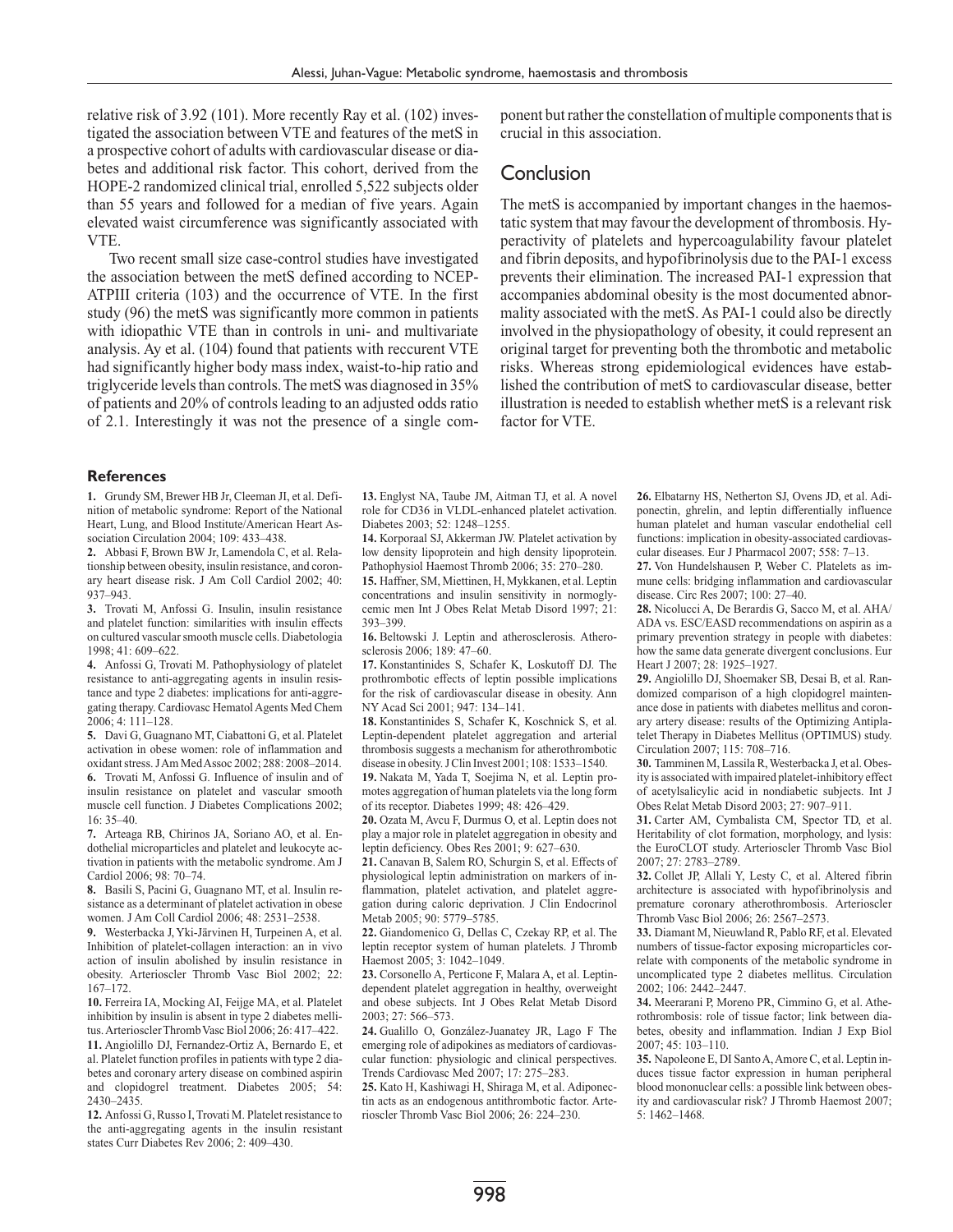**36.** Samad F, Pandey M, Loskutoff DJ. Tissue factor gene expression in the adipose tissues of obese mice. Proc Natl Acad Sci USA 1998; 95: 7591–7596.

**37.** Samad F, Pandey M, Loskutoff DJ. Regulation of tissue factor gene expression in obesity. Blood 2001; 98: 3353–3358.

**38.** Vaidyula VR, Rao AK, Mozzoli M, et al. Effects of hyperglycemia and hyperinsulinemia on circulating tissue factor procoagulant activity and platelet CD40 ligand. Diabetes 2006; 55: 202–208.

**39.** Sakkinen PA, Wahl P, Cushman M, et al. Clustering of procoagulation, inflammation, and fibrinolysis variables with metabolic factors in insulin resistance syndrome. Am J Epidemiol 2000; 152: 897–907.

**40.** Godsland IF, Crook D, Proudler AJ, et al. Hemostatic risk factors and insulin sensitivity, regional body fat distribution, and the metabolic syndrome. J Clin Endocrinol Metab 2005; 90: 190–197.

**41.** Kraja AT, Province MA, Arnett D et al. Do inflammation and procoagulation biomarkers contribute to the metabolic syndrome cluster? Nutr Metab (Lond) 2007; 4: 28.

**42.** Folsom AR, Conlan MG, Davis CE, et al. Relations between hemostasis variables and cardiovascular risk factors in middle-aged adults. Atherosclerosis Risk in Communities (ARIC) Study. Ann Epidemiol 1992; 2: 481–494.

**43.** Fibrinogen Studies Collaboration. Plasma fibrinogen level and the risk of major cardiovascular diseases and nonvascular mortality: an individual participant meta-analysis. J Am Med Assoc 2005; 294: 1799–1809.

**44.** Fain JN, Madan AK, Hiler ML, et al. Comparison of the release of adipokines by adipose tissue, adipose tissue matrix, and adipocytes from visceral and subcutaneous abdominal adipose tissues of obese humans. Endocrinology 2004; 145: 2273–2282.

**45.** Yudkin JS, Kumari M, Humphries SE, et al. Inflammation, obesity, stress and coronary heart disease : is interleukin-6 the link ? Atherosclerosis 2000; 148: 209–214.

**46.** Carvalho de Sousa J, Bruckert E, Giral P, et al. Coagulation Factor VII and plasma triglycerides. Decreased catabolism as a possible mechanism of factor VII hyperactivity. Haemostasis 1989; 19: 125–130.

**47.** Grant PJ. Diabetes mellitus as a prothrombotic condition. J Intern Med 2007; 262: 157–172.

**48.** Mineo C, Deguchi H, Griffin JH, et al. Endothelial and antithrombotic actions of HDL. Circ Res 2006; 98: 1352–1364.

**49.** Alessi MC, Juhan-Vague I. PAI-1 and the metabolic syndrome : links, causes, and consequences. Arterioscler Thromb Vasc Biol 2006; 26: 2200–2207.

**50.** Eren M, Painter CA, Atkinson JB, et al. Age-dependent spontaneous coronary arterial thrombosis in transgenic mice that express a stable form of human plasminogen activator inhibitor-1. Circulation 2002; 106: 491–496.

**51.** Sobel BE. Increased plasminogen activator inhibitor-1 and vasculopathy. A reconcilable paradox. Circulation 1999; 99: 2496–2498.

**52.** Juhan-Vague I, Pyke SDM, Alessi MC, et al. Fibrinolytic factors and the risk of myocardial infarction or sudden death in patients with angina pectoris. Circulation 1996; 94: 2057–2063.

**53.** Mertens I, Verrijken A, Michiels JJ, et al. Among inflammation and coagulation markers, PAI-1 is a true component of the metabolic syndrome. Int J Obes 2006; 30: 1308–1314.

**54.** Morange PE, Alessi MC, Verdier M, et al. PAI-1 produced ex vivo by human adipose tissue is relevant to PAI-1 blood level. Arterioscler Thromb Vasc Biol 1999; 9: 1361–1365.

**55.** Alessi MC, Peiretti F, Morange P, et al. Production of plasminogen activator inhibitor 1 by human adipose tissue: possible link between visceral fat accumulation and vascular disease. Diabetes 1997; 46: 860–867.

**56.** Shimomura I, Funahashi T, Takahashi M, et al. Enhanced expression of PAI-1 in visceral fat: possible contributor to vascular disease in obesity. Nat Med  $1996: 2: 800 - 803$ 

**57.** Bastelica D, Morange P, Berthet B, et al. Stromal cells are the main plasminogen activator inhibitor-1 producing cells in human fat: evidence of differences between visceral and subcutaneous deposits. Arterioscler Thromb Vasc Biol 2002; 22: 173–178.

**58.** Fain JN, Madan AK, Hiler ML, et al. Comparison of the release of adipokines by adipose tissue, adipose tissue matrix, and adipocytes from visceral and subcutaneous abdominal adipose tissues of obese humans. Endocrinology 2004; 145: 2273–2282.

**59.** Cigolini M, Targher G, Agostino G, et al. Liver steatosis and its relation to plasma haemostatic factors in apparently healthy men--role of the metabolic syndrome. Thromb Haemost 1996; 76: 69–73.

**60.** Alessi MC, Bastelica D, Mavri A, et al. Plasma PAI-1 levels are more strongly related to liver steatosis than to adipose tissue accumulation. Arterioscler Thromb Vasc Biol 2003; 23: 1262–1268.

**61.** Festa A, D'Agostino R Jr, Tracy RP, et al. Insulin Resistance Atherosclerosis Study. Elevated levels of acute-phase proteins and plasminogen activator inhibitor-1 predict the development of type II diabetes : the insulin resistance atherosclerosis study. Diabetes 2002; 51: 1131–1137.

**62.** Festa A, Williams K, Tracy RP et al. Progression of plasminogen activator inhibitor-1 and fibrinogen levels in relation to incident type II diabetes. Circulation 2006; 113: 1753–1759.

**63.** Kanaya AM, Wassel Fyr C, Vittinghoff E, et al. Adipocytokines and incident diabetes mellitus in older adults : the independent effect of plasminogen activator inhibitor 1. Arch Intern Med 2006; 166: 350–356.

**64.** Meigs JB, O'donnell CJ, Tofler GH, et al. Hemostatic markers of endothelial dysfunction and risk of incident type 2 diabetes : the Framingham Offspring Study. Diabetes 2006; 55: 530–537.

**65.** Ingelsson E, Pencina MJ, Tofler GH, et al. Multimarker approach to evaluate the incidence of the metabolic syndrome and longitudinal changes in metabolic risk factors: the Framingham Offspring Study. Circulation 2007; 116: 984–992.

**66.** Ma LJ, Mao SL, Taylor KL, et al. Prevention of obesity and insulin resistance in mice lacking plasminogen activator inhibitor 1. Diabetes 2004 ;53: 336–46.

**67.** De Taeye BM, Novitskaya T, Gleaves L, et al. Bone marrow plasminogen activator inhibitor-1 influences the development of obesity. J Biol Chem 2006; 281: 32796–32805.

**68.** Schafer K, Fujisawa K, Konstantinides S, et al. Disruption of the plasminogen activator inhibitor 1 gene reduces the adiposity and improves the metabolic profile of genetically obese and diabetic ob/ob mice. FASEB J 2001; 15: 1840–1842.

**69.** Crandall DL, Quinet EM, El Ayachi S, et al. Modulation of adipose tissue development by pharmacologic inhibition of PAI-1. Arterioscler Thromb Vasc Biol 2006; 26: 2209–2215.

**70.** Lijnen HR, Alessi MC, Frederix L, et al. Tiplaxtinin impairs nutritionally induced obesity in mice. Thromb Haemost 2006; 96: 731–737.

**71.** Lijnen HR, Alessi MC, Van Hoef B, et al. On the role of plasminogen activator inhibitor-1 in adipose tissue development and insulin resistance in mice. J Thromb Haemost 2005; 3: 1174–1179.

**72.** Liang X, Kanjanabuch T, Mao SL, et al. Plasminogen activator inhibitor-1 modulates adipocyte differentiation. Am J Physiol Endocrinol Metab 2006; 290: E103-E113.

**73.** Lebrun P, Baron V, Hauck CR, et al. Cell adhesion and focal adhesion kinase regulate insulin receptor substrate-1 expression. J Biol Chem 2000; 275: 38371–38377.

**74.** Lopez-Alemany R, Redondo JM, Nagamine Y, et al. Plasminogen activator inhibitor type-1 inhibits insulin signaling by competing with alphavbeta3 integrin for vitronectin binding. Eur J Biochem 2003; 270: 814–821.

**75.** Lijnen HR, Maquoi E, Morange P, et al. Nutritionally induced obesity is attenuated in transgenic mice overexpressing plasminogen activator inhibitor-1. Arterioscler Thromb Vasc Biol 2003; 23: 78–84.

**76.** Scroyen I, Christiaens V, Lijnen HR. No functional role of plasminogen activator inhibitor-1 in murine adipogenesis or adipocyte differentiation. J Thromb Haemost 2007; 5: 139–145.

**77.** Schalkwijk CG, Stehouwer CD. PAI-1 inhibition in obesity and the metabolic syndrome: a promising therapeutic strategy. Thromb Haemost 2006; 96: 698–699.

**78.** Baron AD, Steinberg H, Brechtel G, et al. Skeletal muscle blood flow independently modulates insulinmediated glucose uptake. Am J Physiol 1994; 266: E248–253.

**79.** Coggins M, Lindner J, Rattigan S, et al. Physiologic hyperinsulinemia enhances human skeletal muscle perfusion by capillary recruitment. Diabetes 2001; 0: 2682–2690.

**80.** Baron AD, Tarshoby M, Hook G, et al. Interaction between insulin sensitivity and muscle perfusion on glucose uptake in human skeletal muscle, evidence for capillary recruitment. Diabetes 2000; 49: 768–774.

**81.** Lteif A, Vaishnava P, Baron AD, et al. Endothelin limits insulin action in obese/insulin-resistant humans. Diabetes 2007; 56: 728–734.

**82.** Kim JA, Montagnani M, Koh KK, et al. Reciprocal relationships between insulin resistance and endothelial dysfunction: molecular and pathophysiological mechanisms. Circulation 2006; 113: 1888–1904.

**83.** Montagnani M, Golovchenko I, Kim I, et al. Inhibition of phosphatidylinositol 3-kinase enhances mitogenic actions of insulin in endothelial cells. J Biol Chem 2002; 277: 1794–1799.

**84.** Arteaga RB, Chirinos JA, Soriano AO, et al. Endothelial microparticles and platelet and leukocyte activation in patients with the metabolic syndrome. Am J Cardiol 2006; 98: 70–74.

**85.** Meigs JB, Mittleman MA, Nathan DM, et al. Hyperinsulinemia, hyperglycemia, and impaired hemostasis :the Framingham Offspring Study. J Am Med Assoc 2000; 283: 221–228.

**86.** Juhan-Vague I, Thompson SG, Jespersen J. Involvement of the hemostatic system in the insulin resistance syndrome. A study of 1500 patients with angina pectoris. The ECAT Angina Pectoris Study Group. Arterioscler Thromb 1993; 13: 1865–1873.

**87.** Ziccardi P, Nappo F, Giugliano G, et al Reduction of inflammatory cytokine concentrations and improvement of endothelial functions in obese women after weight loss over one year. Circulation 2002; 105: 804–849.

**88.** Picchi A, Gao X, Belmadani S, et al. Tumor necrosis factor-alpha induces endothelial dysfunction in the prediabetic metabolic syndrome. Circ Res 2006; 99: 69–77.

**89.** Valle Jimenez M, Estepa RM, Camacho RM, et al. Endothelial dysfunction is related to insulin resistance and inflammatory biomarker levels in obese prepubertal children. Eur J Endocrinol 2007; 156: 497–502.